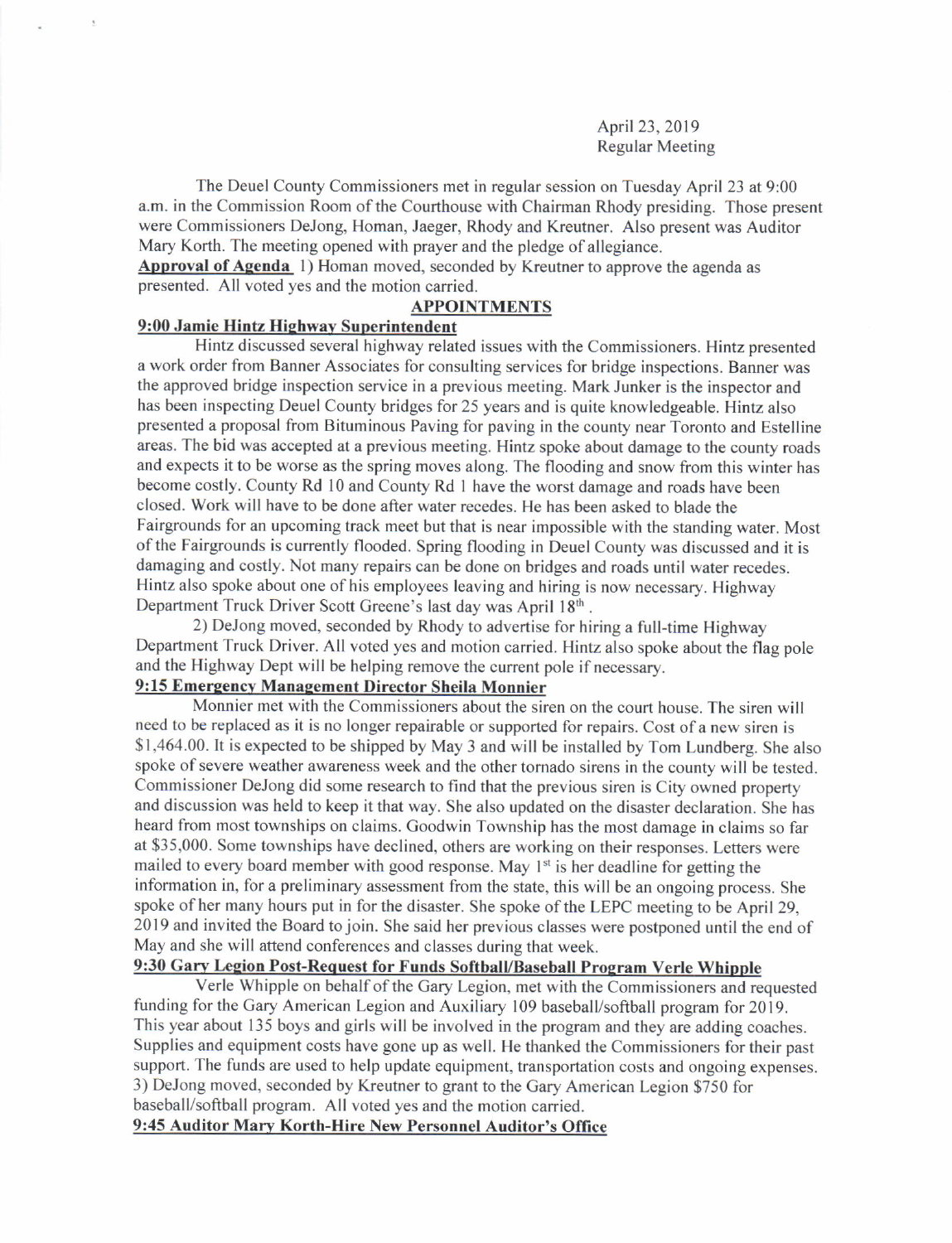Korth addressed the Commissioners about the need for another deputy in the Auditor's Office to replace Marilyn Vanliere as she is resigning. Korth requested advertising for a full-time deputy in the Auditor's Office. 4) Jaeger moved, seconded by Homan to advertise for a full time Deputy Auditor. All voted yes and motion carried.

# 10:00 Glenda Goens 201E Audit Entrance Conference

Goens presented the 2018 audit entrance conference. Goens said she is budgeting approximately 200 hrs at a billable rate of \$68.50 per hour. Goens said she will be testing the Director of Equalization, Highway Dept., Planning & Zoning and Extension Offices for this audit cycle. Goens will meet with the Commissioners at the close of the audit and the county should expect a final report. Goens took the time to further explain her focus on fraud possibilities within the county in her audits; and also explained her engagement letter and the management's responsibility for those on the Board that are newer and reviewed her testings and procedures with all the Commissioners. 5) Homan moved, seconded by Kreutner to have Chairman and Auditor sign the engagement letter with Legislative Audit. All voted yes and the motion carried. 10:15 Custodian Scott Ruby

Due to time constraints, Ruby's appointment was posponed after Drainage Board. (12: l5pm) Ruby met with Commissioners about several issues conceming the Courthouse roof leak. He has been in contact with Rick's Roofing to repair the drain contributing to the leak on the roof this week. He will also have them look at the 3 areas on the Extension Office roof which is leaking as well. Chairman Rhody has been in contact with Mike Johnson to also do some plaster repair in the Courthouse after the roof has been repaired. Ruby also presented ideas and quotes fiom 3 different companies about replacing the flag pole to be aftached to the building or having a shorter pole to hold the flag out front. The Highway Dept would help take down the old pole and set up the new one. A 60' pole is \$6250.00 and a 35' pole is \$1589.00 plus shipping. A decision will be held at a later date.

Ruby also questioned who was in charge ofthe Courthouse generator. It use to be under the direction of EM but now if it needs attention, there is no one in charge of it. Ruby will take charge of the Courthouse generator with the help of a highway department mechanic to make sure it is getting serviced properly.

# 10:30 Discussion on Adoption of Supplemental Budget

Discussion was held to consider the adoption of the following departmental budget supplement to the 2019 Deuel County budget, in order to carry on the indispensable functions of Deuel County govemment.

| <b>FUND</b>              |     | <b>DEPT</b> | <b>OBJECT</b>                                                            | <b>SUPPLEMENT</b> |
|--------------------------|-----|-------------|--------------------------------------------------------------------------|-------------------|
| 233                      | 161 | 432.00      | Courthouse Bldg Fund<br>General Gov't Bldgs-<br><b>Building Purchase</b> | \$240,000.00      |
| <b>MEANS OF FINANCE:</b> |     |             |                                                                          |                   |
| 233                      |     | 101         | Courthouse Bldg Fund Cash                                                | \$240,000.00      |

NOTICE IS FURTHER GIVEN THAT: Any person or his attorney interested in the adoption or rejection of this supplemental appropriation may appear and be heard. Final adoption of this budget supplementation will be held at the Commissioner's Room at the Deuel County Courthouse on Tuesday, May 7,2019 at l0AM.

The property of interest is located at 47494 SD Hwy 22, Clear Lake, SD or W156' E364' of Lot 1 Westside Acres Addition in Deuel County 21-115-49. The stability of the roof was discussed as a nearby structure was damaged in the recent storm. The purchase agreement was reviewed and discussed. 6) Jaeger motioned, seconded by DeJong to enter into a purchase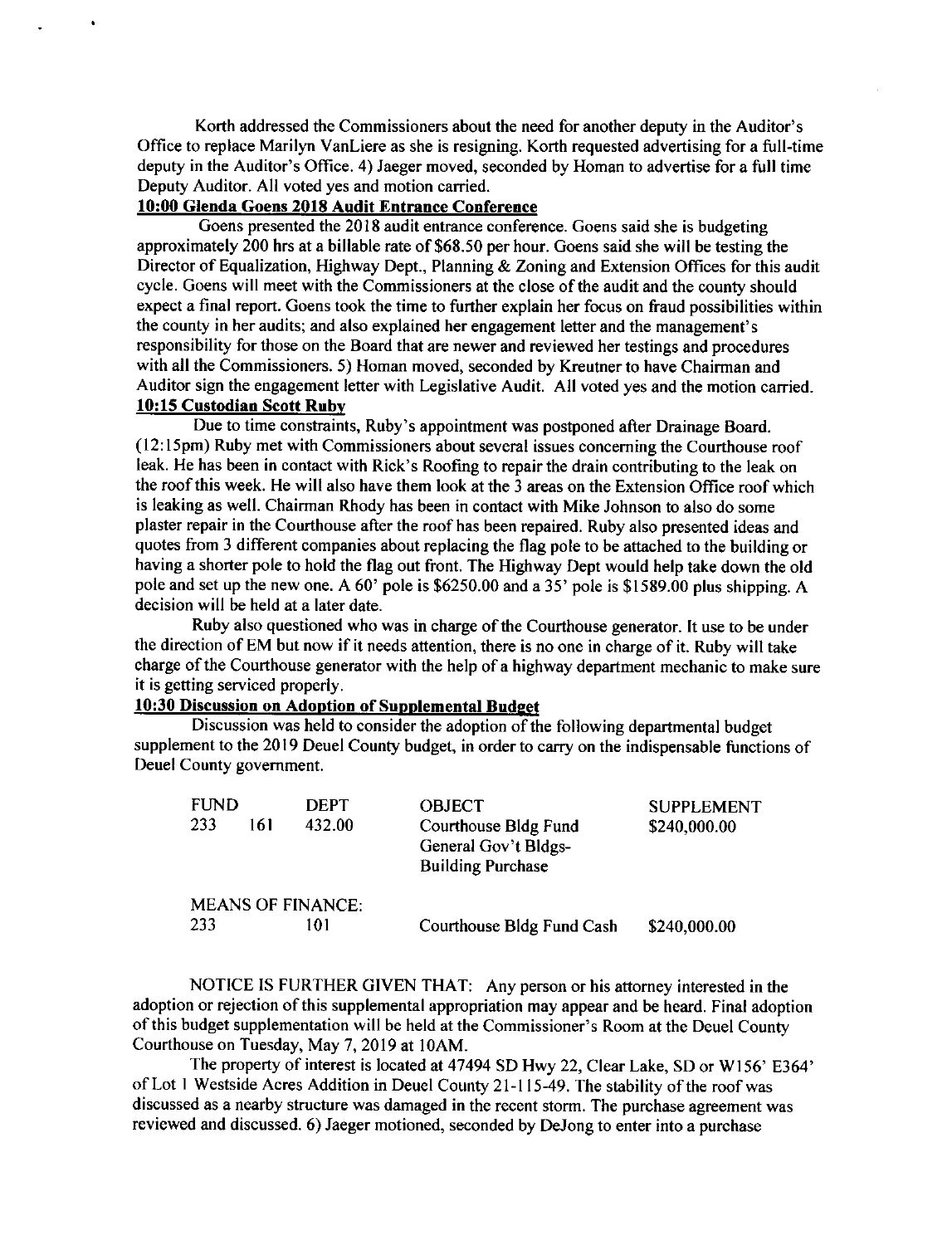agreement with DN GATES MFG LLC to purchase above described property for the amount of \$240,000 contingent upon all elements of the agreement. All voted yes and motioned carried.

Further discussion was held on the replacement of Courthouse windows and will decided at future meetings.

### 10:45 Drainape Board/ John Roelofsen comolaint

7) Kreutner moved, seconded by Homan to adjoum as County Commission and reconvene as Drainage Board. All voted yes and motion carried.

John Roelofsen presented information about a drainage complaint on land he rents from Iverne Enestvedt which is the S1/2SW1/4 of 29-113-48. He claims Jesse Christianson has dug a trench on the Nl/2SWl/4 of this land owned by Keith Hinderaker. This trench has conributed to severe flooding on the land he rents. He presented photos and information for his complaint. He has spoken to the Township Board with no results. He is looking to the Drainage Board on how to resolve this matter. The photos showed the trench dug contributed to extensive flooding onto the land he rents. It is a natural waterway but the trench has expanded the waterflow considerably. They discussed larger tile lines to move the water away as much as possible with considering protecting the roadway as well. NRCS involvement was suggested. John Knight asked how much land has been affected. Roelofsen said close to l0 acres and the original slough is about 5 acres (Christianson land). The original trench was dug in 2016 and that's when the photos were taken. With 2019 being another wet year, the flooding is a problem again. In somewhat drier years, heavier summer rains cause the same problem. The Drainage Board said further discussion will be held at a later date.

### 1l:00 Dovle Thomoson comolaint

Doyle Thompson met with the Commissioners again about a drainage issue on his own property in Section 21-115-47. He presented printed maps to support his complaint and newer photos to show further flooding due to bales blocking an outlet. His complaint is with his brother Duane Thompson disturbing the natural waterway with bales and with a tile line that should work but has been concreted shut and no longer accessible. This causes flooding on Doyle's property that originally was protected by a natural drainage way years ago that has been destroyed.

Duane also presented his arguments as he said he is protecting his land as it is the lower elevation property between the two. Duane claims that Doyle shaved the dirt berm down on the west side, that is why the bales were put there; to control erosion from winter snow melt. Doyle said the original grass waterway should have been there to control erosion. Duane says that has been gone for 39 years and is no longer an issue and hasn't been an issue until recently. On the East side, Duane stated he put in tile 39 years ago and said he can take the 4" tile out as he is the one who put it in originally. He feels Doyle should not have been using the tile in the first place. Duane presented photos as well supporting his argument. The Board reviewed all the information and both sides of the complaint. Doyle wants to have a natural waterway or he will put in tile to drain onto Duane's land at his own expense. Duane says that would considerably diminish his farmland as they are the lowest ground all the way around and he would lose more land and therefore will not sign off on Doyle's Drainage Permit Application. The Board will review all information and discuss this at a further date.

### 11:15 Nuteson Family Trust represented by James Jenson

James Jenson representing Nuteson Family Trust requested a permit to drain on the Wl/2 NW1/4 and E1/2 NW1/4 of 28-116-47. This is to replace existing tile that needs repair. Proposed length of the drain is 600 feet using 5-6" tile. Adjoining landowners had signed off Permission To Drain.

8) Jaeger moved, seconded by Kreutner to approve and issue Drainage Permit #Dl9-02 to the Nuteson Family Trust on above described property. All voted yes and motion carried.

Jodi Theisen, Drainage Officer asked for drainage complaint protocol. John Knight suggested to have the Drainage Officer present the formal written complaints and then have a hearing at the second meeting for the public, then furthermore wrap up the drainage decisions in a